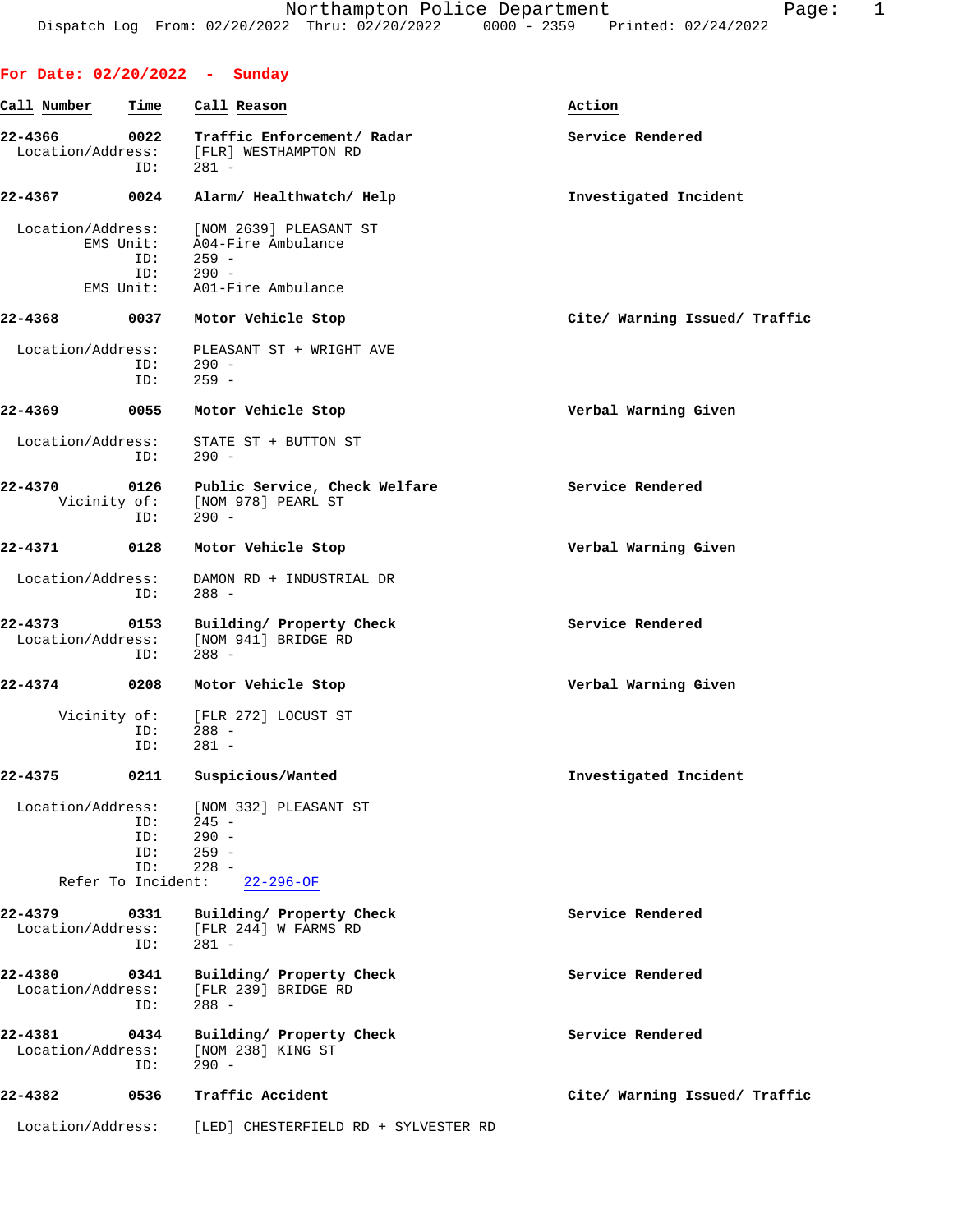|                                 |                           |                                                                                 | 2<br>Northampton Police Department<br>Page:                                    |
|---------------------------------|---------------------------|---------------------------------------------------------------------------------|--------------------------------------------------------------------------------|
|                                 |                           |                                                                                 | Dispatch Log From: 02/20/2022 Thru: 02/20/2022 0000 - 2359 Printed: 02/24/2022 |
|                                 | ID:<br>ID:<br>EMS Unit:   | $288 -$<br>$281 -$<br>Fire Unit: E3-Pumper-Engine 3<br>A03-Fire Ambulance       |                                                                                |
| Refer To Accident:              |                           | $22 - 77 - AC$                                                                  |                                                                                |
| 22-4385<br>Location/Address:    | 0724<br>ID:<br>ID:<br>ID: | Trespassing/ Unwanted Guest<br>[NOM 407] MAIN ST<br>187 -<br>$170 -$<br>$297 -$ | Service Rendered                                                               |
| 22-4388<br>Location/Address:    | 0902<br>ID:               | Traffic, Complaint/Hazard<br>ELM ST + WEST ST<br>189 -                          | Service Rendered                                                               |
| 22-4393<br>Location/Address:    | 1005<br>ID:               | Traffic Accident<br>ELM ST<br>170 -                                             | Report Done                                                                    |
| Refer To Incident:              |                           | $22 - 298 - OF$                                                                 |                                                                                |
| 22-4396                         | ID:                       | 1103 Damage/ Vandalism<br>Location/Address: [NOM 1515] SOUTH ST<br>170 -        | Report Done                                                                    |
| Refer To Incident:              |                           | $22 - 299 - OF$                                                                 |                                                                                |
| 22-4397                         |                           | 1116 Motor Vehicle Stop                                                         | Cite/ Warning Issued/ Traffic                                                  |
| Location/Address:               | ID:                       | [FLR 120] BRIDGE RD<br>297 -                                                    |                                                                                |
| 22-4401<br>Location/Address:    | 1225<br>ID:<br>ID:        | Alarm/ Burglar/ Holdup Panic<br>[NOM 253] KING ST<br>$187 -$<br>$170 -$         | False Alarm                                                                    |
| 22-4403                         | 1308                      | Motor Vehicle Stop                                                              | Cite/ Warning Issued/ Traffic                                                  |
| Location/Address:               | ID:                       | [LED 18] HAYDENVILLE RD<br>$297 -$                                              |                                                                                |
| 22-4406                         | 1329                      | Motor Vehicle Stop                                                              | Cite/ Warning Issued/ Traffic                                                  |
| Location/Address:               | ID:                       | [LED 18] HAYDENVILLE RD<br>297 -                                                |                                                                                |
| $22 - 4407$                     | 1352                      | Motor Vehicle Stop                                                              | Cite/ Warning Issued/ Traffic                                                  |
| Location/Address:               | ID:                       | [FLR 89] LOCUST ST<br>$297 -$                                                   |                                                                                |
| 22-4408                         | 1359                      | ODORS (STRANGE/UNKNOWN)                                                         | Investigated Incident                                                          |
| Location/Address:<br>Fire Unit: | ID:                       | LAUREL PK<br>E1-Pumper-Engine 1<br>$170 -$                                      |                                                                                |
| 22-4410                         | 1447                      | Public Service, Check Welfare                                                   | Investigated Incident                                                          |
| Location/Address:               | ID:<br>ID:                | [FLR] BIRCH LN<br>$263 -$<br>$297 -$                                            |                                                                                |
| 22-4411                         | 1448                      | Traffic, Complaint/Hazard                                                       | Area Search Negative                                                           |
| Vicinity of:                    | ID:                       | [FLR 142] MAIN ST<br>$263 -$                                                    |                                                                                |
| 22-4412                         | 1457                      | Traffic Accident                                                                | Investigated Incident                                                          |
| Location/Address:               |                           | [NOM 2856] BRIDGE ST                                                            |                                                                                |
|                                 |                           |                                                                                 |                                                                                |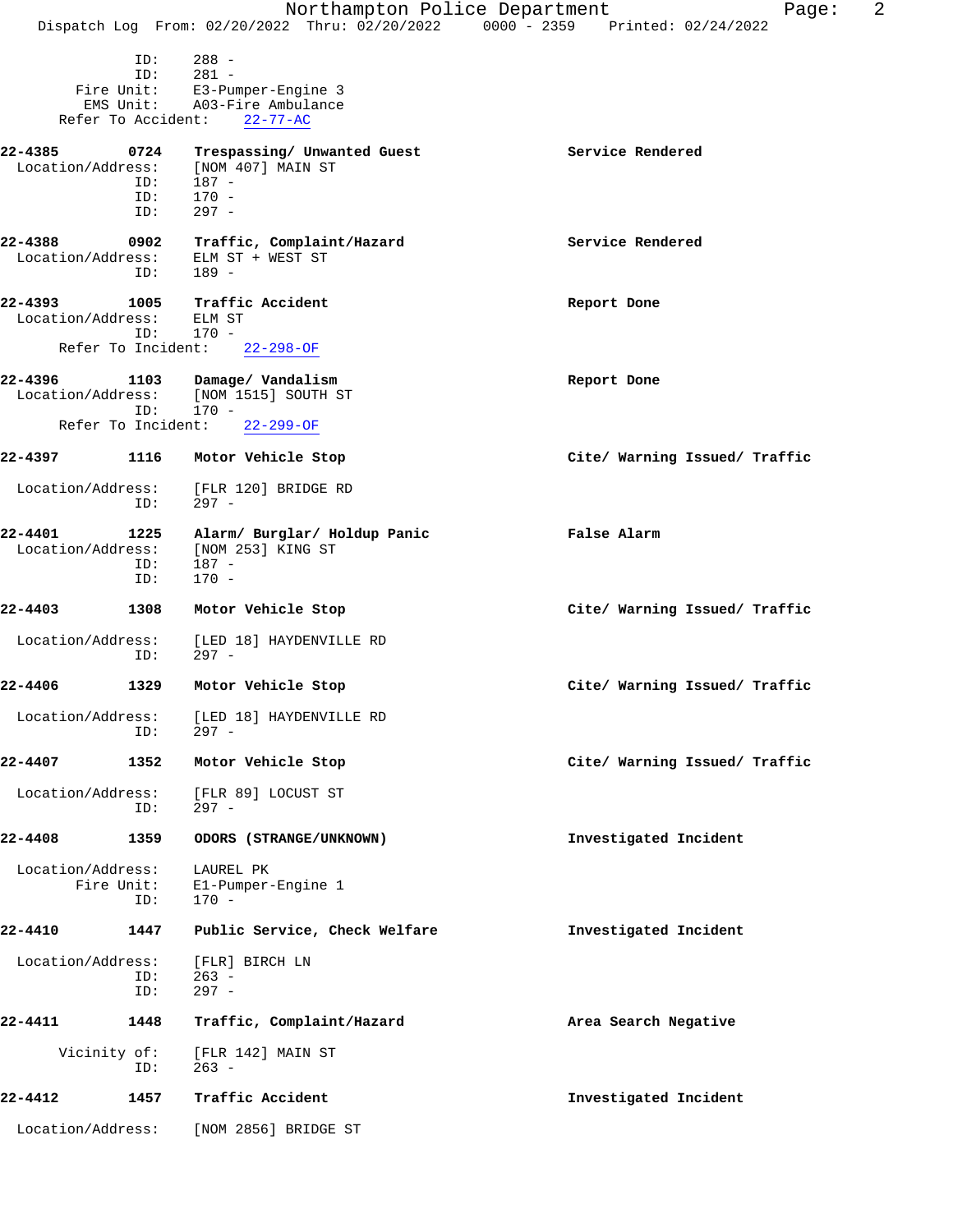Northampton Police Department Fage: 3 Dispatch Log From: 02/20/2022 Thru: 02/20/2022 0000 - 2359 Printed: 02/24/2022 ID: 191 -<br>ID: 191 - $191 -$ **22-4414 1508 Disturbance Investigated Incident** Vicinity of: [NOM 846] MAIN ST ID: 191 - ID: 203 -<br>ID: 210 - ID: 210 - ID: 297 - **22-4417 1531 Traffic Accident Investigated Incident** Location/Address: [NOM 2856] BRIDGE ST ID: 191 - Refer To Accident: 22-78-AC **22-4418 1532 Motor Vehicle Stop Verbal Warning Given** Vicinity of: [NOM 375] PLEASANT ST ID: 297 - **22-4419 1533 Public Service Service Rendered** Location/Address: ID: 263 - ID: 181 - **22-4420 1535 Motor Vehicle Stop Cite/ Warning Issued/ Traffic** Location/Address: SOUTH ST ID: 203 - **22-4424 1606 Public Service, Check Welfare Investigated Incident** Location/Address: TRUMBULL RD ID: 203 - **22-4426 1640 Suspicious/Wanted Investigated Incident** Location/Address: HARRISON AVE ID: 203 - **22-4427 1701 Trespassing/ Unwanted Guest Report Done** Location/Address: [NOM 394] STATE ST<br>ID: 203 - ID: 203 - ID: 191 - Refer To Incident: 22-301-OF **22-4430 1743 Investigation Service Rendered** Location/Address: [NOM 188] CENTER ST ID: 263 - Refer To Incident: 22-264-OF **22-4431 1806 Suspicious/Wanted Investigated Incident** Location/Address: SOUTH ST ID: 191 -<br>ID: 203 -ID: 203 -<br>ID: 210 - $210 -$ **22-4432 1808 Public Service, Check Welfare Investigated Incident** Location/Address: [NOM 1957] BEDFORD TER ID: 210 - **22-4433 1837 Motor Vehicle Stop Verbal Warning Given** Vicinity of: [FLR] BURTS PIT RD + RYAN RD ID: 290 -

**22-4434 1847 Assist/ Service Calls Investigated Incident**